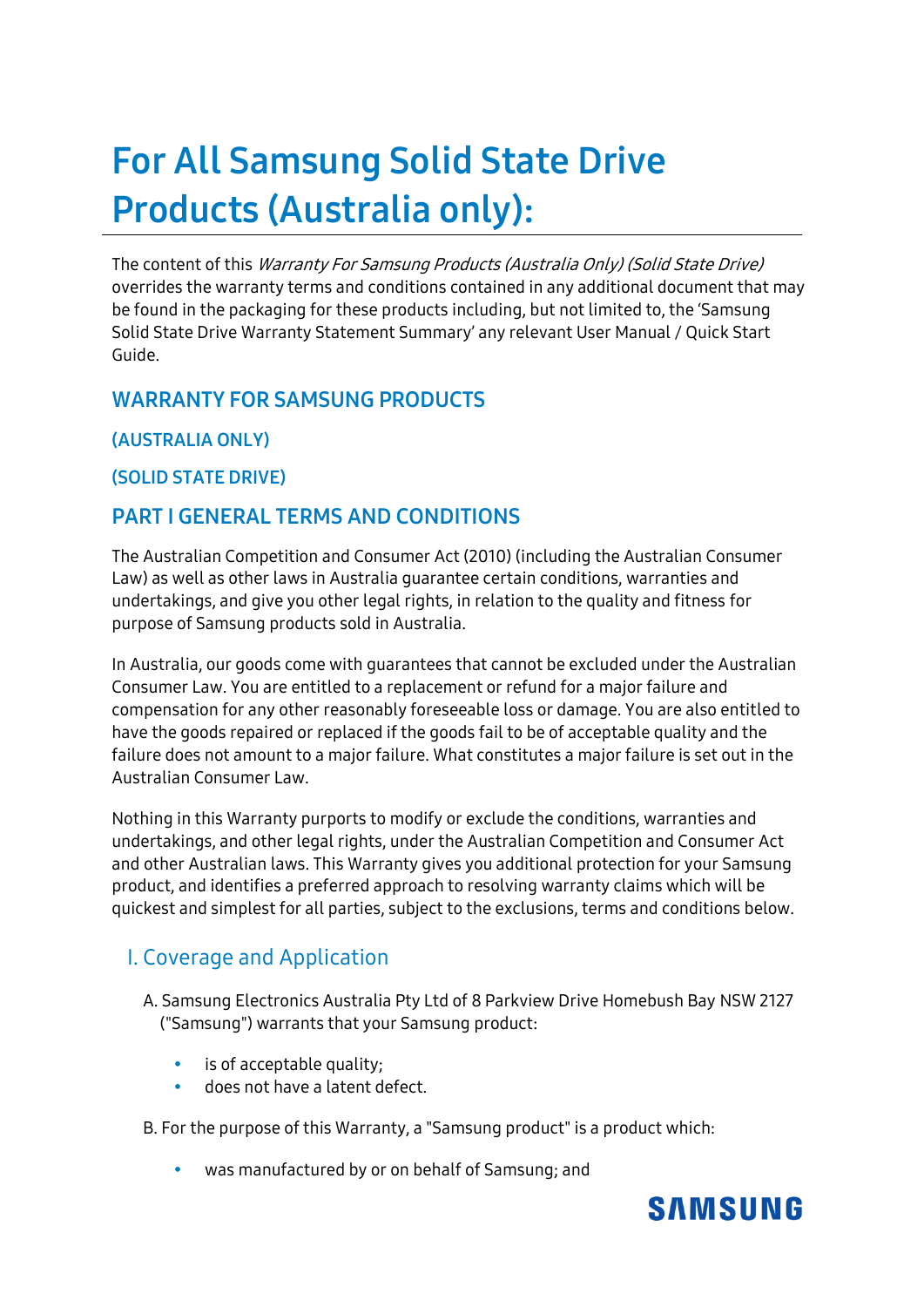- bears a trade mark owned or used by Samsung (generally "SAMSUNG"); and
- was sold by an Authorised Reseller or Distributor of Samsung; and
- was purchased in Australia,

but does not include any hardware or software which is packaged or sold with a Samsung product unless that is itself a Samsung product or, that item is incorporated into the Samsung product or, in the case of software, pre-loaded onto the Samsung product at the time of sale.

#### II. Warranty Period

A. The period during which this Warranty is in effect will depend upon the Samsung product to which it relates. In all cases the commencement date for the period is the actual day of purchase, as reflected on the Authorised-Reseller's or Distributor's invoice / receipt provided to you. The period during which each Samsung product which is the subject of this Warranty is covered by this Warranty is identified in Part II of this Warranty, however you may have statutory rights outside of this period.

#### III. Warranty Claim

- A. If you consider that the Samsung product which you have purchased is not of acceptable quality, has a latent defect, or is otherwise not compliant with the conditions, warranties, undertakings, and legal rights given to you under Australian Law (for example, it appears faulty, or does not work at all or properly), you can make a claim under this Warranty.
- B. Except where an International Product Warranty has been provided with your Samsung product, warranty service will only be provided in the specific country where the Samsung product was originally purchased. For example, if you have purchased the Samsung product within Australia, warranty service will be limited to Australia only.
- C. If you purchased this product in Australia and wish to make a claim under this Warranty, you should:

contact 1300 362 603; visit the nearest Samsung Customer Service Plaza; or visit [www.samsung.com/au.](http://www.samsung.com/au)

#### **PRODUCT ONLINE REGISTRATION**

You can register your product online at www.samsung.com/au. While registration is not necessary to make a claim under this Warranty, it may assist Samsung to process any claim which you may make more quickly.

A. When you make any claim under this Warranty it is essential that you provide a copy of your proof of purchase of the Samsung product, whether in person, by email or by

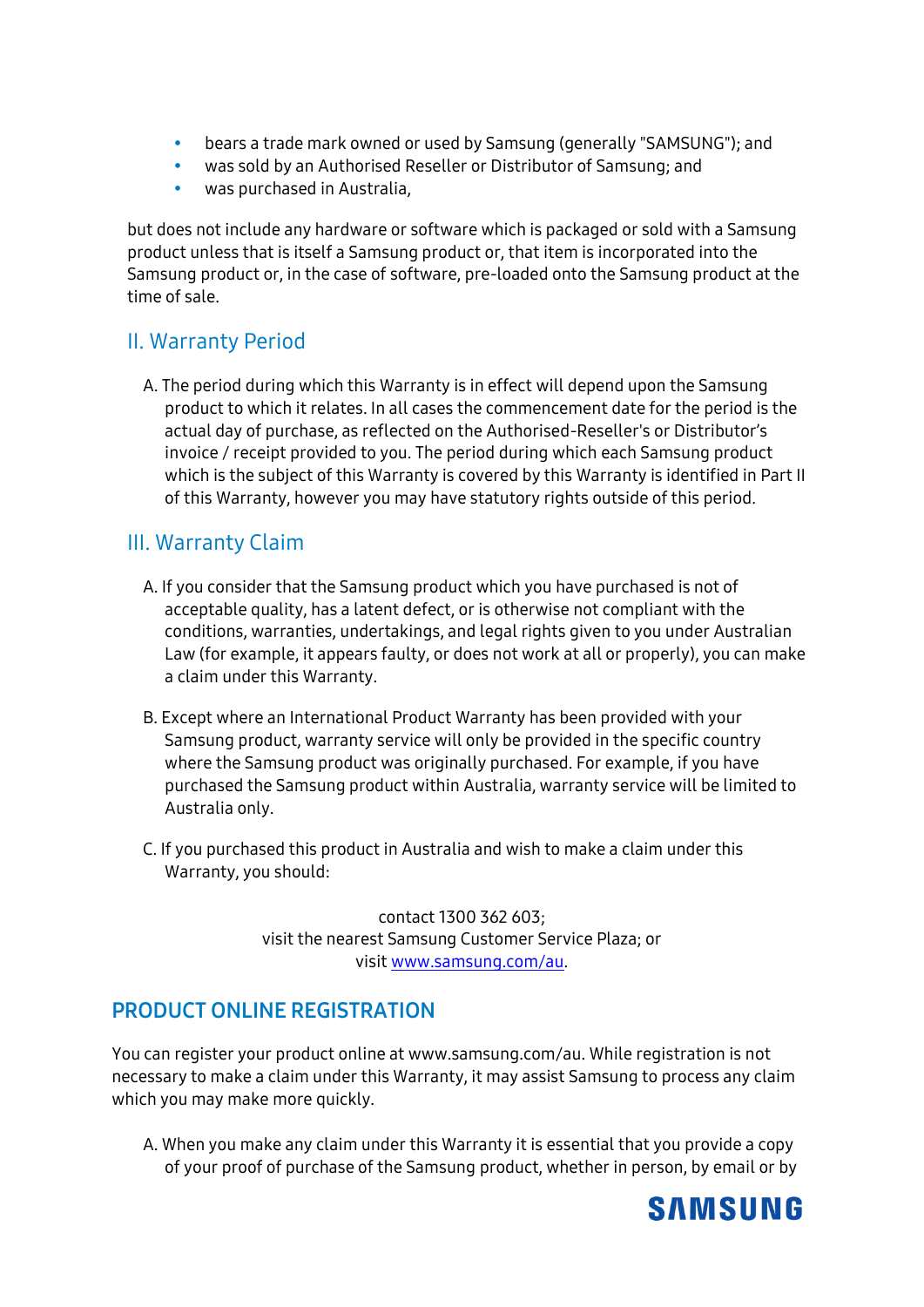fax. A claim under this Warranty is not formally made unless and until that proof of purchase is provided. This does not detract from your statutory rights.

- B. You will not be able to gain the benefit of this Warranty without making a claim. A claim must be made within the Warranty Period. This Warranty does not cover any defects not notified to Samsung within the Warranty Period, although you may have statutory rights outside of the Warranty Period.
- C. If, following receipt of a claim under this Warranty, Samsung or its agent determine that your claim in respect of a Samsung product is valid (having regard to the terms of Part II of this Warranty), and:
	- (a) if the failure to comply with the warranty is not a major failure or a failure of substantial character, Samsung or its agent will either replace the Samsung product with the same or similar product or refund you the cost of a replacement, in each case depending upon what is reasonable in the circumstances and with regard to Samsung's statutory obligations and at no cost to you. Goods may be replaced by refurbished goods of the same type with equal or greater capacity and functionality; or
	- (b) if the failure to comply with the warranty is a major failure or a failure of substantial character, you may reject the goods or require Samsung to pay you compensation for any reduction in the value of the goods below the price paid or payable by you for the goods.

The standard Samsung warranty periods are set out by product type in the tables in Part II of this Warranty, although each claim is assessed on its own merits and you may have statutory rights outside of the Warranty Period.

If Samsung provides you with either a replacement or refund, you immediately transfer ownership in the original Samsung product or part to Samsung. Any such resolution by Samsung of a claim under this Warranty by you does not otherwise detract from any other statutory rights which you might have in the circumstances, including your right to monetary compensation for a valid claim.

D. If, following receipt of a claim under this Warranty, Samsung or its agent determine that your claim in respect of a Samsung product is invalid, Samsung may charge you for any labour, parts or transport costs incurred by Samsung or its agent in assessing your claim.

#### IV. Warranty Transferability

A. This warranty is provided only to you and is not transferable, however, subsequent owners may have statutory rights to a remedy if the Product is faulty. Please keep your proof of purchase documentations, such as the original sales receipt or the relevant credit card statement. Proof of purchase is required to obtain warranty

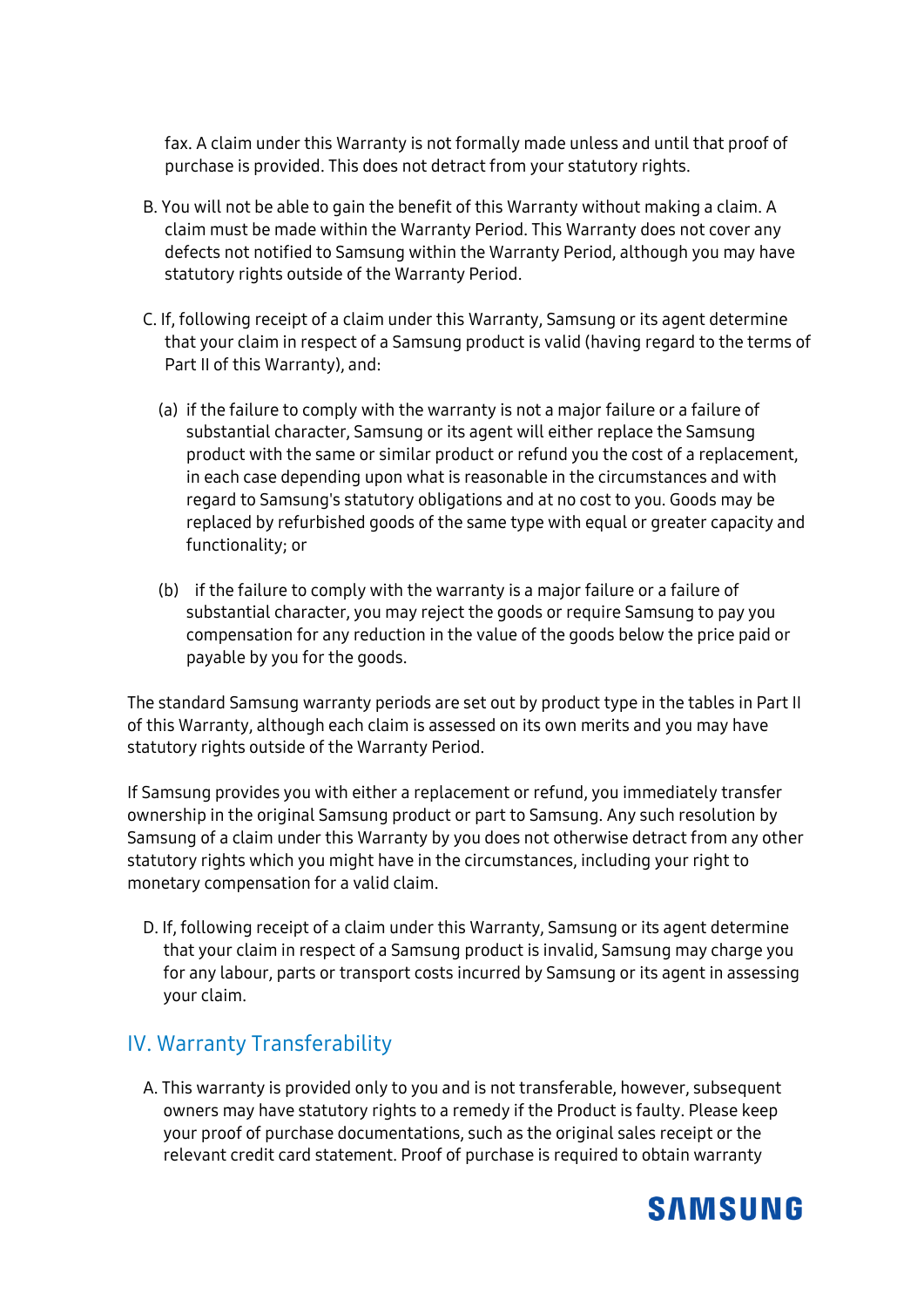performance.

B. In cases of authorised product or part replacement of the original purchased Samsung product, the replacement Samsung product will be subject to the remainder of the original Warranty Period. You may have statutory rights in respect of a replacement product or part outside of this period.

# V. Carry-In Repairs

- A. If you wish to make a claim in relation to a Samsung product which you can reasonably transport to the nearest Samsung Customer Service Plaza or to an authorised repair service centre (as directed when you first make the claim under this Warranty), please bring, or send, that Samsung product to the nearest Samsung Customer Service Plaza or authorised service centre for assessment, the cost of which will be borne by Samsung if your claim is determined to be valid pursuant to Part I of this Warranty. Whenever possible, the product should be returned in its original carton and packaging or alternatively in packaging suitable to prevent damage to the product. Samsung will not accept responsibility for damage to the product during this transport caused by unsuitable or inadequate packing.
- B. If you believe that it is not reasonable for you to bring or send the Samsung product to a Samsung Customer Service Plaza or an authorised repair service centre, Samsung will liaise with you to determine the best way in which to inspect the Samsung product the subject of the claim under this Warranty.

#### VI. Warranty Exclusions

- A. This section identifies what is excluded under this Warranty.
- B. For the avoidance of any doubt, any and all warranties or conditions which are not guaranteed under the Australian Competition and Consumer Act or the Australian Competition and Consumer Regulations 2010 and which are not expressly included in this Warranty as additional warranties or conditions are excluded.
- C. This Warranty does not extend to:
	- (i) loss caused by normal wear and tear, fire, water (liquid spillage or ingression), theft, vermin or insect infestation.
	- (ii) Products that are not used for their intended function (for example, SSD 470 Series used in an enterprise Server Systems, Workstations, and Storage Systems),
	- (iii) any failure or defect that arises out of the presence of a third party product, software or component, whether authorized or not,
	- (iv) any failure or defect resulting from improper installation, misuse, unauthorized repair, modification or accident, and
	- (v) any alterations, modifications, or physical damage of the Product, including but not limited to, deep scratches
	- (vi) any alterations, modifications, or removal of any Samsung labels or barcodes on

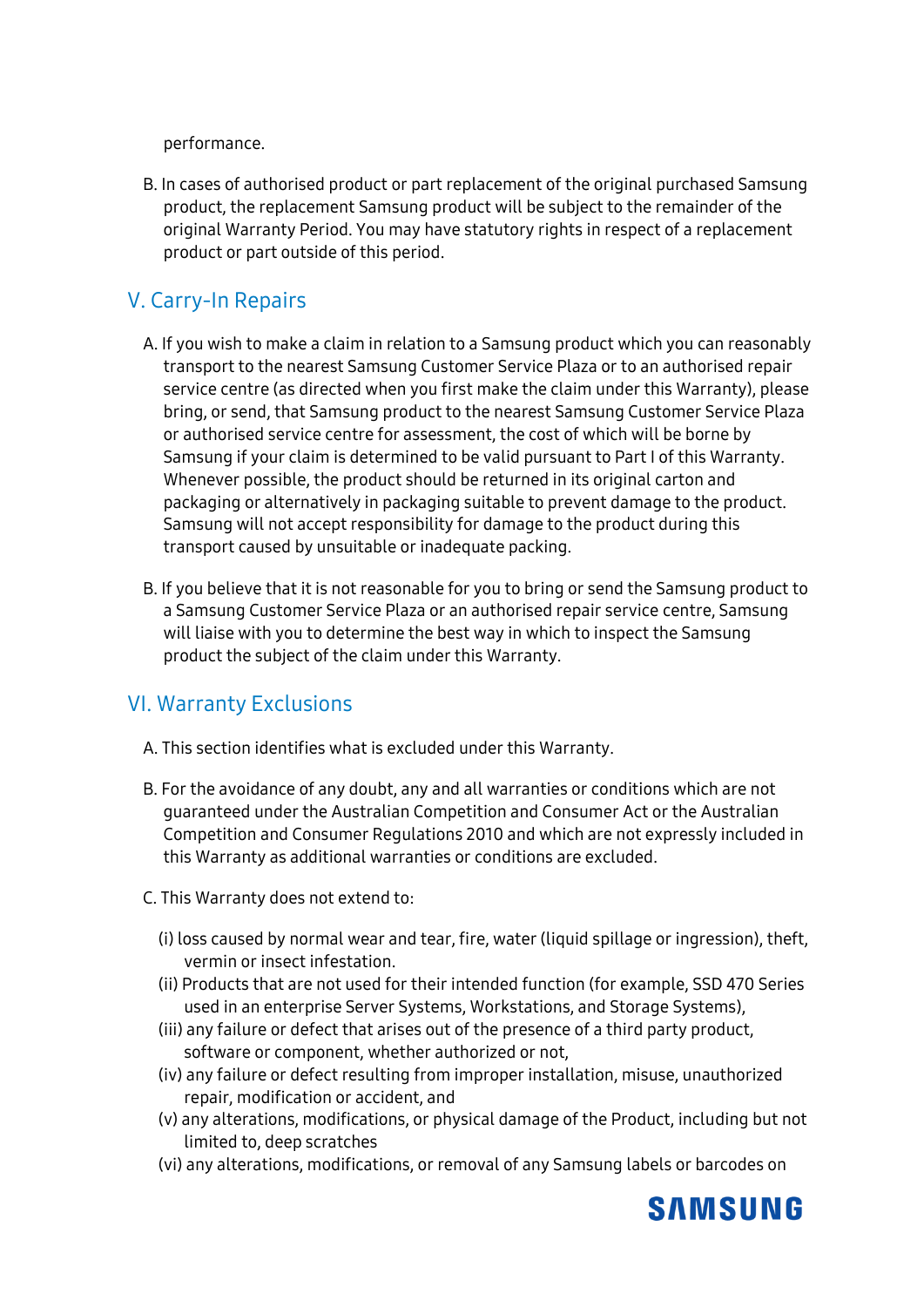the Product

(vii) Products with opened SSD casing; and

(viii) Products that have been tampered with or are missing tape seal or serial number.

D. This Warranty does not cover damage caused by:

- misuse or abusive use of the Samsung product, including physical abuse;
- incorrect operation or not following the operation instructions(as stated in the Product Operation Manual or manufacturer's instructions provided with the Samsung product);
- improper installation; incorrect or improper maintenance or failure to maintain the Samsung product;
- failure to clean or improper cleaning of the product;
- incorrect voltage or non-authorised electrical connections;
- adverse external conditions such as power surges and dips, thunderstorm activity, acts of God, acts of terrorism, damage caused by vermin, or any other act or circumstance beyond Samsung's control;
- exposure to excessive heat, moisture or dampness;
- exposure to abnormally corrosive conditions;
- use of non authorised/non-standard, defective or incompatible parts;
- password setting/resetting and computer virus; and repair, modification or other work carried out on the Samsung product other than by Authorised Samsung Service Personnel.
- E. This Warranty does not cover Samsung products purchased in an auction.
- F. If the Samsung product you are using has been rented or leased by you, and you consider a claim might be made under this Warranty, you should refer the matter to the rental or leasing company immediately and they will handle the matter.
- G. This Warranty does not cover Samsung products which, at the time you consider acclaim might be made under this Warranty, do not bear the original manufacturer's factory-applied serial number in its original form (for instance where it or the sticker bearing it has been removed, wiped out, rubbed off, or altered).
- H. This Warranty does not cover the loss of any data howsoever caused. You shall be responsible for backing up and protecting data against loss, damage or destruction. Please note that the replacement of goods will result in loss of data.
- I. This Warranty does not cover any defects not notified to Samsung within the Warranty Period, however, you may also have statutory rights outside of the Warranty Period.

# **PART II PRODUCT WARRANTY PERIODS AND SPECIAL CONDITIONS**

A. You agree that the Product shall not be used in life support systems or other applications where failure could threaten injury or life. SAMSUNG disclaims any and all liability in connection with, arising out of, or related to, any such use of the Product.

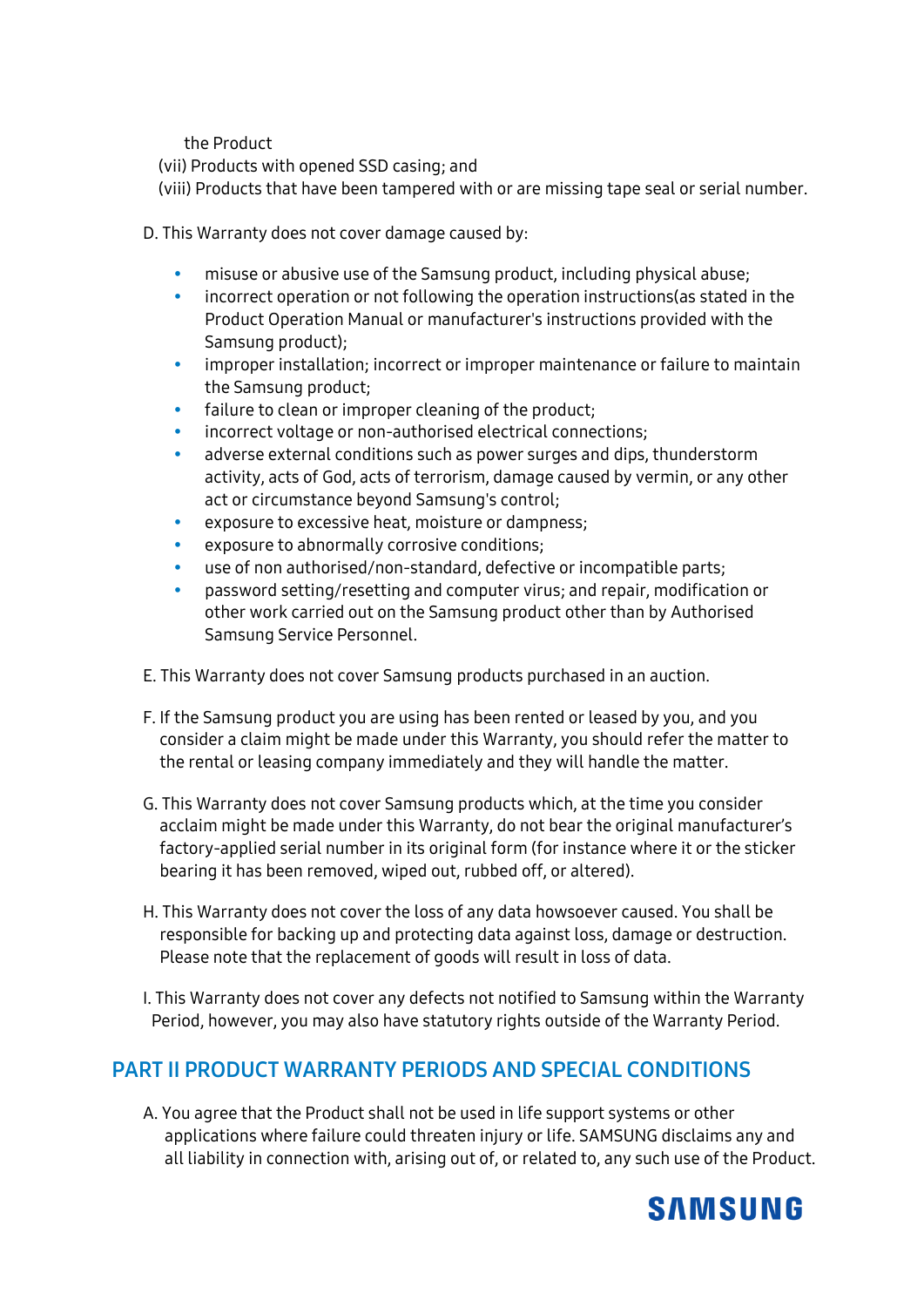- B. This part of the Warranty identifies Samsung's preferred approach to resolving warranty claims.
- C. The table and paragraphs below this sub-paragraph identify the periods under which a claim may be made under this Warranty. However, you may also have statutory rights outside of these periods.

The Warranty Period for Samsung SSD is the shorter of:

- (i) a period Ten (10) years for the 850 PRO series and Five (5) years for the 840 PRO series, 850 EVO series, 860 PRO, 860 EVO series, 950 PRO, 960 EVO, 960 PRO, 970 EVO, 970 PRO, 970 EVO Plus and Three (3) years for the 860 QVO series, 840 EVO series, 840 series, 750 EVO series, 830 series, 470 series and other SSD models.
- (ii) the period ending on the date when the SSD has exceeded its TBW (Total Bytes Written) threshold as may be indicated by Samsung's Magician Software (for specific information on this threshold, please refer to the data sheet for your particular SSD product, which is available a[t http://www.samsung.com/au/consumer/pc](http://www.samsung.com/au/consumer/pc-peripherals/solid-state-drive)[peripherals/solid-state-drive\)](http://www.samsung.com/au/consumer/pc-peripherals/solid-state-drive).

# **SAMSUNG**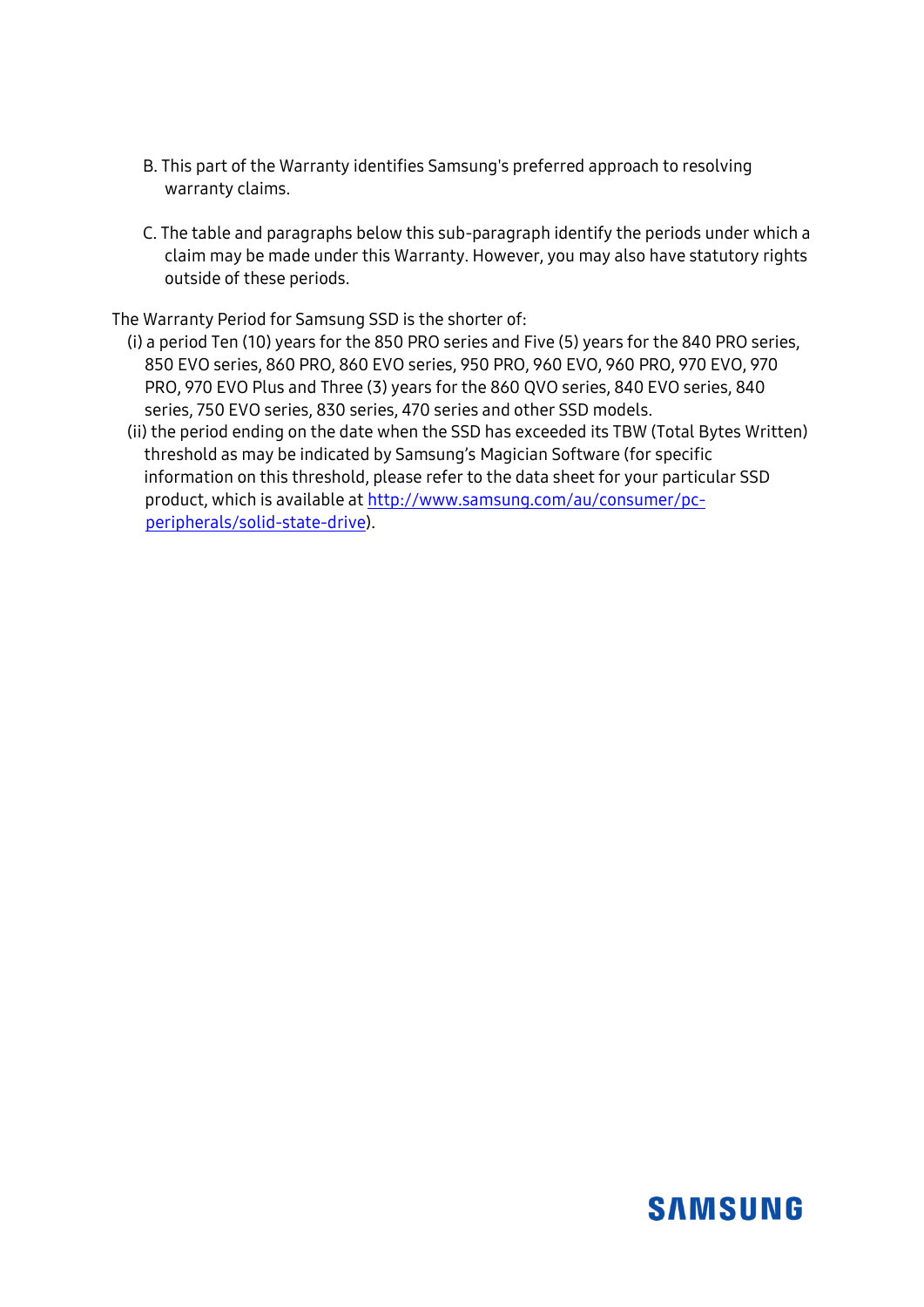| Product        | Capacity                    | <b>Product Warranty Policy</b><br>(Period or TBW)  |
|----------------|-----------------------------|----------------------------------------------------|
| 750 EVO        | 120GB                       | 3 years or 35 TB TBW                               |
|                | 250GB                       | 3 years or 70 TB TBW                               |
|                | 500GB                       | 3 years or 100 TB TBW                              |
| 830 Series     | 64GB/128GB/256GB/512GB      | 3 years                                            |
| 840 Series     | 120GB/250GB/500GB           | 3 years                                            |
| 840 PRO Series | 128GB/256GB/512GB           | 5 years (73 TB TBW for<br>enterprise applications) |
| 840 EVO Series | 120GB/250GB/500GB/750GB/1TB | 3 years                                            |
| 850            | 120GB                       | 3 years or 75 TB TBW                               |
| 850 PRO Series | 128GB/256GB                 | 10 years or 150 TB TBW                             |
|                | 512GB/1TB                   | 10 years or 300 TB TBW                             |
|                | 2TB                         | 10 years or 450 TB TBW                             |
|                | 4TB                         | 10 years or 600 TB TBW                             |
|                | 120GB/250GB                 | 5 years or 75 TB TBW                               |
| 850 EVO Series | 500GB/1TB                   | 5 years or 150 TB TBW                              |
|                | 2TB/4TB                     | 5 years or 300 TB TBW                              |
| 860 PRO        | 256GB                       | 5 years or 300 TB TBW                              |
|                | 512GB                       | 5 years or 600 TB TBW                              |
|                | 1TB                         | 5 years or 1,200 TB TBW                            |
|                | 2TB                         | 5 years or 2,400 TB TBW                            |
|                | 4TB                         | 5 years or 4,800 TB TBW                            |
| 860 EVO Series | 250GB                       | 5 years or 150 TB TBW                              |
|                | 500GB                       | 5 years or 300 TB TBW                              |
|                | 1TB                         | 5 years or 600 TB TBW                              |
|                | 2TB                         | 5 years or 1,200 TB TBW                            |
|                | 4TB                         | 5 years or 2,400 TB TBW                            |
| 860 QVO        | 1TB                         | 3 years or 360 TB TBW                              |
|                | 2TB                         | 3 years or 720 TB TBW                              |
|                | 4TB                         | 3 years or 1,440 TB TBW                            |
| 870 QVO        | 1TB                         | 3 years or 360 TB TBW                              |
|                | 2TB                         | 3 years or 720 TB TBW                              |

**SAMSUNG**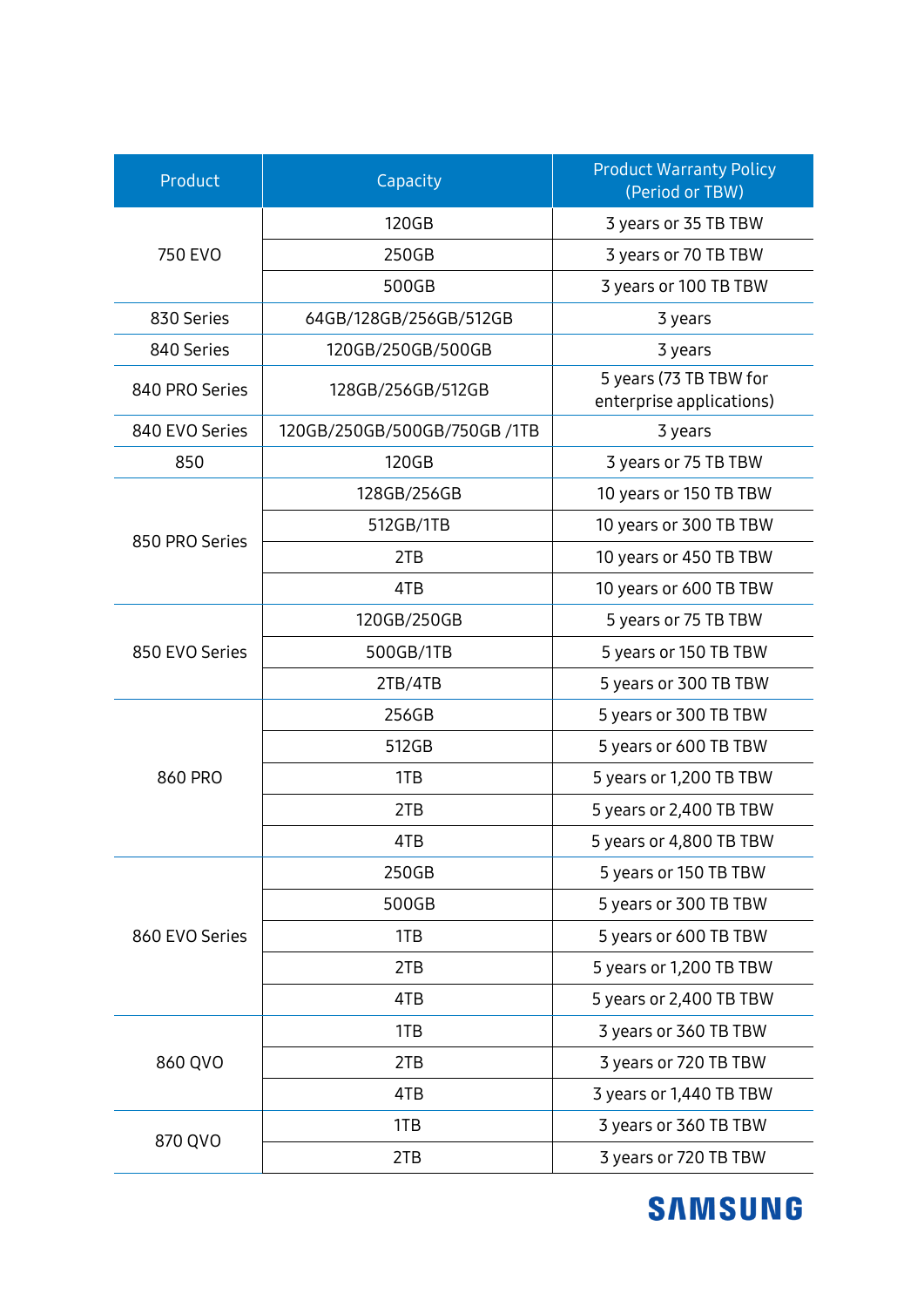| Product                  | Capacity | <b>Product Warranty Policy</b><br>(Period or TBW) |
|--------------------------|----------|---------------------------------------------------|
|                          | 4TB      | 3 years or 1440 TB TBW                            |
|                          | 8TB      | 3 years or 2880 TB TBW                            |
| 870 EVO                  | 250GB    | 5 years or 150 TB TBW                             |
|                          | 500GB    | 5 years or 300 TB TBW                             |
|                          | 1TB      | 5 years or 600 TB TBW                             |
|                          | 2TB      | 5 years or 1,200 TB TBW                           |
|                          | 4TB      | 5 years or 2,400 TB TBW                           |
| 950 PRO                  | 256GB    | 5 years or 200 TB TBW                             |
|                          | 512GB    | 5 years or 400 TB TBW                             |
| 960 EVO                  | 250GB    | 3 years or 100 TB TBW                             |
|                          | 500GB    | 3 years or 200 TB TBW                             |
|                          | 1TB      | 3 years or 400 TB TBW                             |
| <b>960 PRO</b>           | 512GB    | 5 years or 400 TB TBW                             |
|                          | 1TB      | 5 years or 800 TB TBW                             |
|                          | 2TB      | 5 years or 1,200 TB TBW                           |
| 970 EVO,<br>970 EVO Plus | 250GB    | 5 years or 150 TB TBW                             |
|                          | 500GB    | 5 years or 300 TB TBW                             |
|                          | 1TB      | 5 years or 600 TB TBW                             |
|                          | 2TB      | 5 years or 1,200 TB TBW                           |
| 970 PRO                  | 512GB    | 5 years or 600 TB TBW                             |
|                          | 1TB      | 5 years or 1,200 TB TBW                           |
| <b>980 PRO</b>           | 250GB    | 5 years or 150 TB TBW                             |
|                          | 500GB    | 5 years or 300 TB TBW                             |
|                          | 1TB      | 5 years or 600 TB TBW                             |
|                          | 2TB      | 5 years or 1,200 TB TBW                           |
| 980                      | 250GB    | 5 years or 150 TB TBW                             |
|                          | 500GB    | 5 years or 300 TB TBW                             |
|                          | 1TB      | 5 years or 600 TB TBW                             |

\* The Warranty Period will end earlier if the SSD has exceeded its TBW (Total Bytes Written) threshold as may be indicated by Samsung's Magician Software (for specific information on this threshold, please refer to the data sheet for your particular SSD product, which is